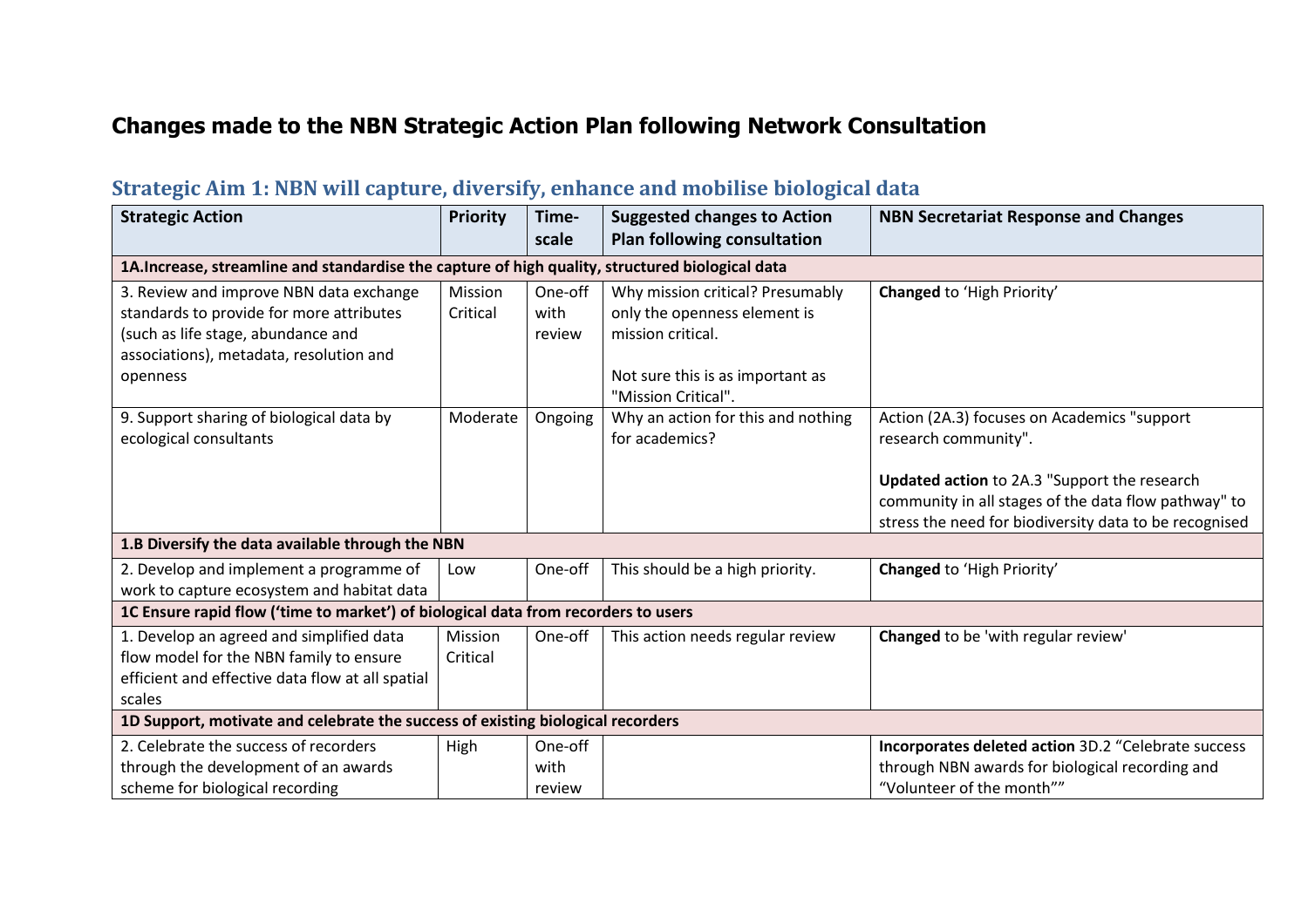| 3. Promote, develop and provide resources                                                                                                                                                                       | Low      | Ongoing | However, despite the low priority                                                                                                                                                                                                          | <b>Updated action 1D.2 "Celebrate the success of</b><br>recorders through the development of an awards<br>scheme for biological recording and volunteer of the<br>month"<br>Changed to be 'High Priority'                                                                                                                                                                                                                                                                                    |
|-----------------------------------------------------------------------------------------------------------------------------------------------------------------------------------------------------------------|----------|---------|--------------------------------------------------------------------------------------------------------------------------------------------------------------------------------------------------------------------------------------------|----------------------------------------------------------------------------------------------------------------------------------------------------------------------------------------------------------------------------------------------------------------------------------------------------------------------------------------------------------------------------------------------------------------------------------------------------------------------------------------------|
| for recorders (handbooks, publications and<br>tools)                                                                                                                                                            |          |         | rating this should be seen as<br>important (and potentially<br>something that would appeal to<br>appropriate funders)<br>This should be 'high' priority if the                                                                             |                                                                                                                                                                                                                                                                                                                                                                                                                                                                                              |
|                                                                                                                                                                                                                 |          |         | goal is to increase the numbers of<br>recorders, and their skill levels, this<br>is important.                                                                                                                                             |                                                                                                                                                                                                                                                                                                                                                                                                                                                                                              |
| 1E Double the number of biological recorders through recruitment, training and retention                                                                                                                        |          |         |                                                                                                                                                                                                                                            |                                                                                                                                                                                                                                                                                                                                                                                                                                                                                              |
| 1. Develop and support learning<br>programmes and systems for biodiversity<br>identification                                                                                                                    | Moderate | Ongoing | This should be 'high' priority if the<br>goal is to increase the numbers of<br>recorders, and their skill levels, this<br>is important.                                                                                                    | Changed to be 'High Priority'                                                                                                                                                                                                                                                                                                                                                                                                                                                                |
| 3. Mobilise new audiences and<br>demographics of recorders (e.g., through<br>creating nature-recording ambassadors,<br>promoting BioBlitz events, gamification and<br>leader boards and promoting in education) | Low      | Ongoing | This should be 'high' priority if the<br>goal is to increase the numbers of<br>recorders, and their skill levels, this<br>is important.<br>Surely accurate records are more<br>important the 'winning'<br>(gamification and leader boards) | <b>Changed to be 'High Priority'</b><br>Incorporates deleted action 3A.3 Attract new<br>generations of biological recorders and motivate to<br>increase recording and share data<br>Updated action "1E.3. Attract and mobilise new<br>audiences and demographics of recorders (e.g.,<br>through creating nature-recording ambassadors,<br>promoting BioBlitz events, gamification and leader<br>boards and promoting in education) and motivate to<br>increase recording and sharing of data |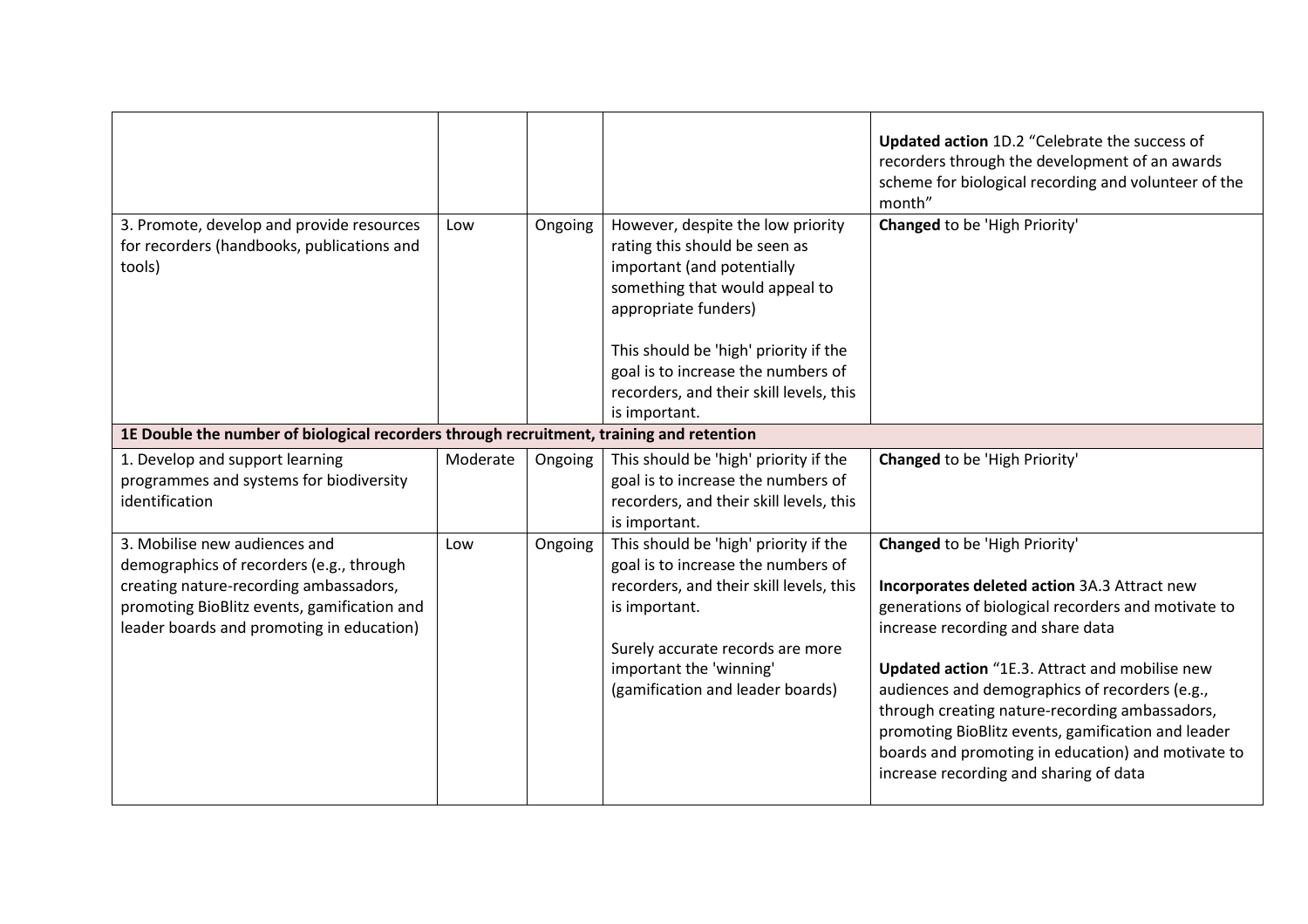|                                              |          |         |                                         | Comment noted                                  |
|----------------------------------------------|----------|---------|-----------------------------------------|------------------------------------------------|
| 4. Establish taxonomic group mentoring       | Low      | One-off | This should be 'high' priority if the   | <b>Updated</b> to be 'High Priority'           |
| schemes                                      |          |         | goal is to increase the numbers of      |                                                |
|                                              |          |         | recorders, and their skill levels, this |                                                |
|                                              |          |         | is important.                           |                                                |
| 5. Create a learning pathway to improve      | Moderate | Ongoing | Consider to be a subset of 1E:4         | Agreed, however decision to keep these actions |
| 'new recorder' skill levels through training |          |         | "Establish taxonomic group              | separate. Important to acknowledge their       |
| and support from Network members             |          |         | mentoring schemes"                      | relationship                                   |

# **Strategic Aim 2: NBN will make biological data and information available to everyone**

| <b>Strategic Action</b>                                                                                       | <b>Priority</b> | Time-<br>scale | <b>Suggested changes to Action</b><br><b>Plan following consultation</b>                                                      | <b>NBN Secretariat Comments/Response</b>                                                                                                                                                                                                                    |  |  |  |
|---------------------------------------------------------------------------------------------------------------|-----------------|----------------|-------------------------------------------------------------------------------------------------------------------------------|-------------------------------------------------------------------------------------------------------------------------------------------------------------------------------------------------------------------------------------------------------------|--|--|--|
| 2A Treble visitation to the NBN family of projects and systems                                                |                 |                |                                                                                                                               |                                                                                                                                                                                                                                                             |  |  |  |
| 1. Regularly assess data user needs and<br>continuously improve the user interfaces of<br>NBN products        | High            | Ongoing        |                                                                                                                               | Incorporates deleted action 2D.4 "Provide and use<br>forums for discussion of user needs"<br>Updated action "2A.1 Regularly assess data user<br>needs and continuously improve the user interfaces<br>of NBN products using forums and other<br>mechanisms" |  |  |  |
| 3. Support the research community<br>(including establishing a national NBN<br>student research grant scheme) | Low             | Ongoing        | Priority should be 'high' - if the data<br>is to be used as much as possible its<br>use by the research community is<br>vital | Updated to High                                                                                                                                                                                                                                             |  |  |  |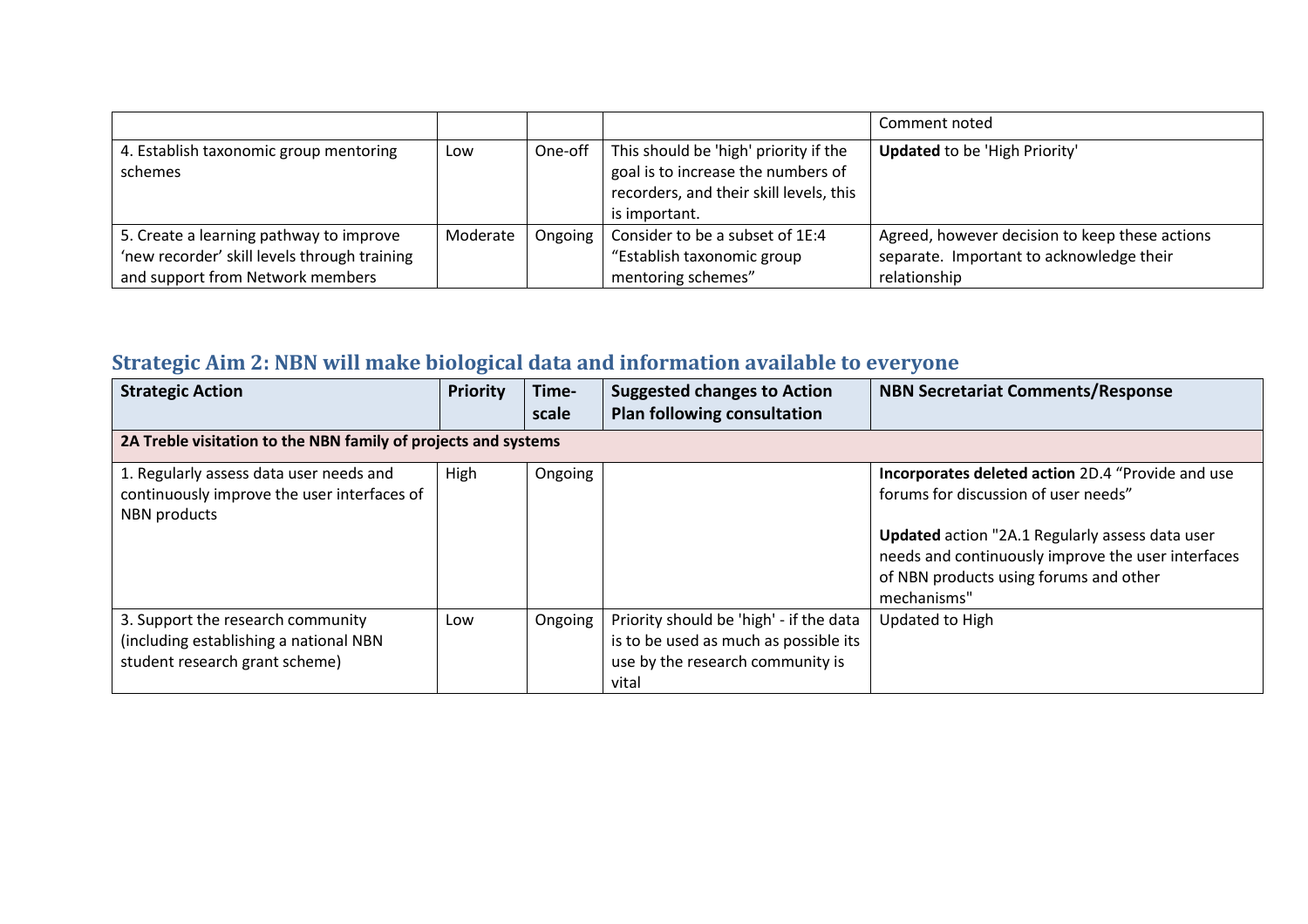| 4. Communicate regularly with data users                                                             | High     | Ongoing | Deleted and merged with                                       |
|------------------------------------------------------------------------------------------------------|----------|---------|---------------------------------------------------------------|
| and promote their activities                                                                         |          |         |                                                               |
|                                                                                                      |          |         | 2B.1 ""promote and demonstrate the many different             |
|                                                                                                      |          |         | example of how biological data can be used (through           |
|                                                                                                      |          |         | online tutorials and NBN eNews and other media)               |
|                                                                                                      |          |         | 2B.3 ""publish case studies to demonstrate how data           |
|                                                                                                      |          |         | are being used""                                              |
|                                                                                                      |          |         | 2C.2 "Educate people about how they can view and              |
|                                                                                                      |          |         | access data on NBN systems (including NBN member<br>systems)" |
|                                                                                                      |          |         | Updated action to "2C.2. Communicate regularly                |
|                                                                                                      |          |         | with data users and promote and demonstrate the               |
|                                                                                                      |          |         | many different example of how biological data can be          |
|                                                                                                      |          |         | used, applied and visualised (through online tutorials,       |
|                                                                                                      |          |         | case studies and NBN eNews and other media)"                  |
| 7. Provide users of NBN systems with a                                                               | Low      | One-off | Deleted and merged with 4C.6 "Develop an                      |
| customised profile that can be saved                                                                 |          |         | interconnected web between the NBN Trust family of            |
|                                                                                                      |          |         |                                                               |
|                                                                                                      |          |         | projects and infrastructure (e.g., a unique login             |
|                                                                                                      |          |         | system for all NBN Trust data systems)"                       |
|                                                                                                      |          |         | Updated action 4C.6. "Develop an interconnected               |
|                                                                                                      |          |         | web between the NBN Trust family of projects and              |
|                                                                                                      |          |         | infrastructure (e.g., a unique login system for all NBN       |
|                                                                                                      |          |         | Trust data systems)"                                          |
| 2B Increase the visibility and openness of, and speed of access to, UK biological data in perpetuity |          |         |                                                               |
| 3. Publish case studies to demonstrate how                                                           | Moderate | Ongoing | Deleted and merged with                                       |
| data are being used                                                                                  |          |         |                                                               |
|                                                                                                      |          |         | 2C.2 "Educate people about how they can view and              |
|                                                                                                      |          |         | access data on NBN systems (including NBN member              |
|                                                                                                      |          |         | systems)"                                                     |
|                                                                                                      |          |         | 2A.4. Communicate regularly with data users and               |
|                                                                                                      |          |         | promote their activities                                      |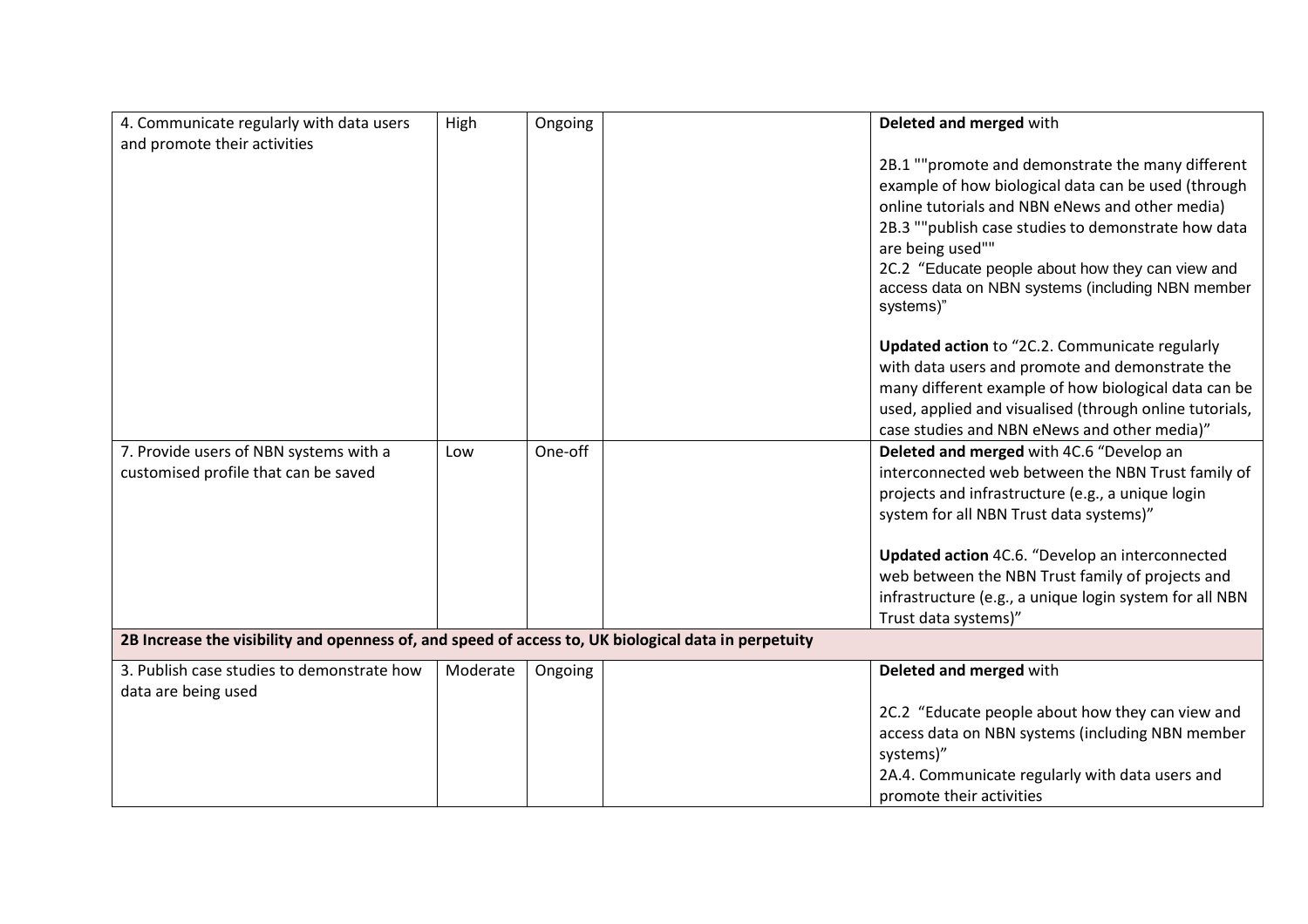|                                                                  |          |         | 2B.3 ""publish case studies to demonstrate how data     |
|------------------------------------------------------------------|----------|---------|---------------------------------------------------------|
|                                                                  |          |         | are being used""                                        |
|                                                                  |          |         |                                                         |
|                                                                  |          |         |                                                         |
|                                                                  |          |         | Updated action to "2C.2. Communicate regularly          |
|                                                                  |          |         | with data users and promote and demonstrate the         |
|                                                                  |          |         | many different example of how biological data can be    |
|                                                                  |          |         | used, applied and visualised (through online tutorials, |
|                                                                  |          |         | case studies and NBN eNews and other media)"            |
| **NEW ACTION**                                                   | Mission  | Ongoing |                                                         |
|                                                                  |          |         |                                                         |
| 4. Raise awareness of the importance and                         | Critical |         |                                                         |
| implications of data licenses for data                           |          |         |                                                         |
| providers and data users throughout the                          |          |         |                                                         |
| Network and implement a suite of data                            |          |         |                                                         |
| licenses for use.                                                |          |         |                                                         |
| 2C Significantly increase data use for a wide range of purposes. |          |         |                                                         |
|                                                                  |          |         |                                                         |
| 2. Demonstrate how biological data can be                        | Moderate | Ongoing | Incorporates deleted actions                            |
|                                                                  |          |         |                                                         |
|                                                                  |          |         |                                                         |
| applied and visualised                                           |          |         |                                                         |
|                                                                  |          |         | 2A.4 Communicate regularly with data users and          |
|                                                                  |          |         | promote their activities                                |
|                                                                  |          |         | 2B.3 "publish case studies to demonstrate how data      |
|                                                                  |          |         |                                                         |
|                                                                  |          |         | are being used                                          |
|                                                                  |          |         | "3B.1 "promote and demonstrate the many different       |
|                                                                  |          |         | example of how biological data can be used (through     |
|                                                                  |          |         | online tutorials and NBN eNews and other media)         |
|                                                                  |          |         |                                                         |
|                                                                  |          |         | Updated action to "2C.2. Communicate regularly with     |
|                                                                  |          |         | data users and promote and demonstrate the many         |
|                                                                  |          |         |                                                         |
|                                                                  |          |         | different example of how biological data can be used,   |
|                                                                  |          |         | applied and visualised (through online tutorials, case  |
|                                                                  |          |         | studies and NBN eNews and other media)"                 |
|                                                                  |          |         |                                                         |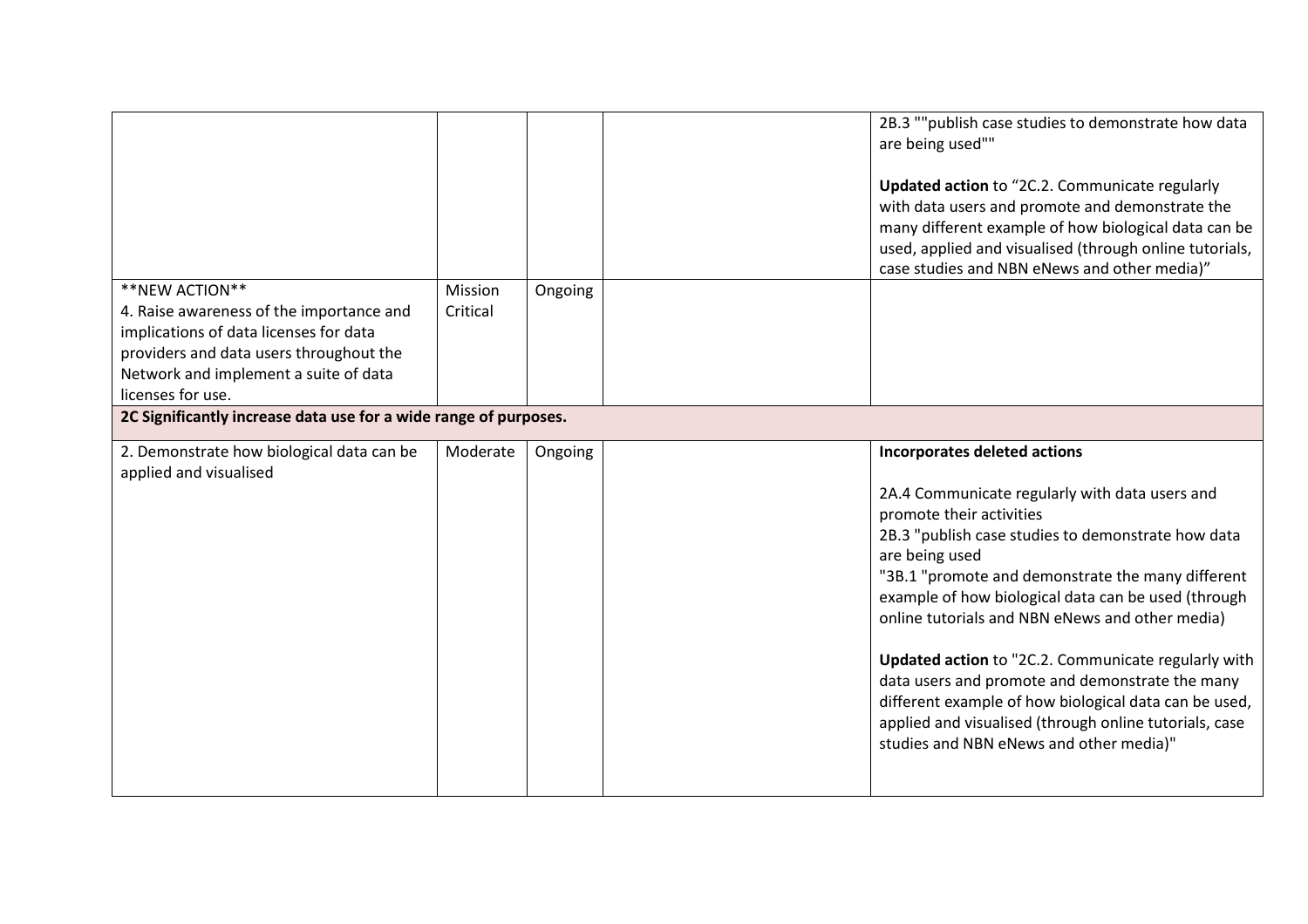| 2D Enable and facilitate permissionless innovation by data users.                                                     |          |         |                          |                                                                                                                                                                                                                                                                                                                                                         |
|-----------------------------------------------------------------------------------------------------------------------|----------|---------|--------------------------|---------------------------------------------------------------------------------------------------------------------------------------------------------------------------------------------------------------------------------------------------------------------------------------------------------------------------------------------------------|
| 1. Build a spatial platform to provide<br>integration of species and ecosystem data<br>with environmental data layers | Low      | One-off | Is this an NBN function? | Yes definitely. No action required<br>Deleted and merged with 4C.2 Develop a spatial<br>portal to integrate species and ecosystem data with<br>environmental layers.                                                                                                                                                                                    |
| 2. Provide data interpretation, analysis and<br>visualisation services to meet NBN user<br>needs                      | Moderate | Ongoing | Is this an NBN function? | Incorporates deleted action 2D.6 "Evaluate and<br>adopt existing open source data visualisation<br>systems"<br>Updated action 2D.1 "Provide data interpretation,<br>analysis and visualisation services to meet NBN user<br>needs, including the adoption of existing open source<br>data visualisation systems."<br>Yes definitely. No action required |
| 3. Publish data quality measures for records<br>and data sets                                                         | High     | One-off | Is this an NBN function? | Yes definitely. No action required                                                                                                                                                                                                                                                                                                                      |
| 4. Provide and use forums for discussion of<br>user needs                                                             | Moderate | Ongoing |                          | Deleted and merged with 2A.1 "Regularly assess<br>data user needs and continuously improve the user<br>interfaces of NBN products"<br>Updated action "2A.1.Regularly assess data user<br>needs and continuously improve the user interfaces<br>of NBN products using forums and other<br>mechanisms"                                                    |
| 6. Evaluate and adopt existing open source<br>data visualisation systems                                              | Moderate | One-off |                          | Deleted and merged with 2D.2 "Provide data<br>interpretation, analysis and visualisation services to<br>meet NBN user needs"<br>Updated action 2D.1 "Provide data interpretation,<br>analysis and visualisation services to meet NBN user<br>needs, including the adoption of existing open source<br>data visualisation systems."                      |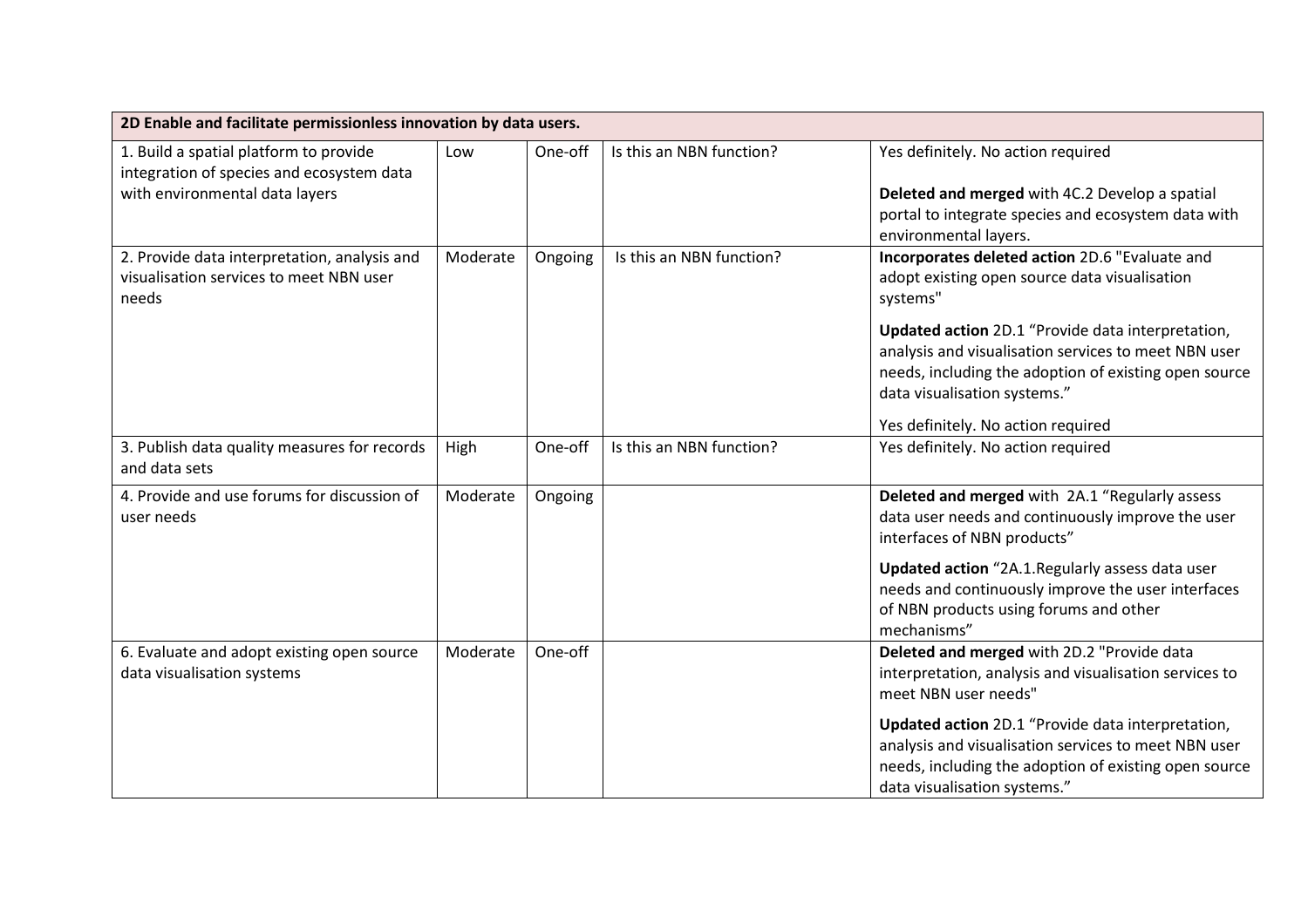## **Strategic Aim 3: NBN will captivate and engage people about wildlife**

| 3A Engage the public about biodiversity and biological recording                                                                                            |                     |         |                                                                                                                                                                                                                                                                                                                                                                                                                                                                                                                                                                            |  |  |  |
|-------------------------------------------------------------------------------------------------------------------------------------------------------------|---------------------|---------|----------------------------------------------------------------------------------------------------------------------------------------------------------------------------------------------------------------------------------------------------------------------------------------------------------------------------------------------------------------------------------------------------------------------------------------------------------------------------------------------------------------------------------------------------------------------------|--|--|--|
| 3. Attract new generations of biological<br>recorders and motivate to increase<br>recording and share data                                                  | Mission<br>Critical | Ongoing | Deleted and merged with 1E.3 Mobilise new<br>audiences and demographics of recorders (e.g.,<br>through creating nature-recording ambassadors,<br>promoting BioBlitz events, gamification and leader<br>boards and promoting in education<br>Updated action 1E3. "Attract and mobilise new<br>audiences and demographics of recorders (e.g.,<br>through creating nature-recording ambassadors,<br>promoting BioBlitz events, gamification and leader<br>boards and promoting in education) and motivate to                                                                  |  |  |  |
|                                                                                                                                                             |                     |         | increase recording and sharing of data"                                                                                                                                                                                                                                                                                                                                                                                                                                                                                                                                    |  |  |  |
| 3B Promote the value of biological data                                                                                                                     |                     |         |                                                                                                                                                                                                                                                                                                                                                                                                                                                                                                                                                                            |  |  |  |
| 1. Promote and demonstrate the many<br>different examples of how biological data<br>can be used (through online tutorials and<br>NBN eNews and other media) | High                | Ongoing | Deleted and merged with<br>2A.4 Communicate regularly with data users and<br>promote their activities<br>2B.3 "publish case studies to demonstrate how data<br>are being used<br>2C.2 "Educate people about how they can view and<br>access data on NBN systems (including NBN member<br>systems)"<br>Updated action to "2C.2. Communicate regularly with<br>data users and promote and demonstrate the many<br>different example of how biological data can be used,<br>applied and visualised (through online tutorials, case<br>studies and NBN eNews and other media)" |  |  |  |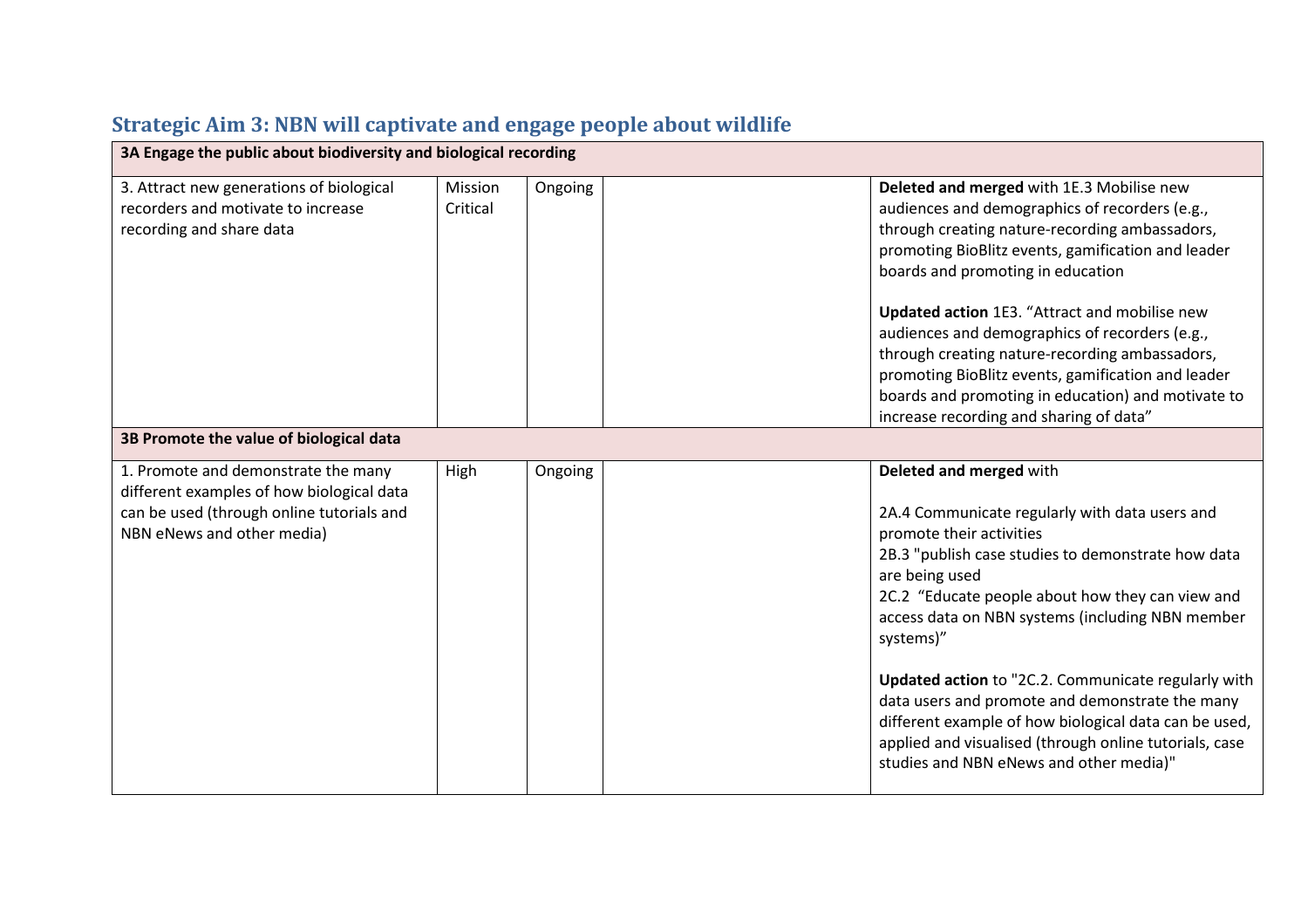| 3C Promote the NBN family as the principle providers of biological and environmental data in the UK |          |         |                                                                                                                                                                             |  |
|-----------------------------------------------------------------------------------------------------|----------|---------|-----------------------------------------------------------------------------------------------------------------------------------------------------------------------------|--|
| 1. Promote the data infrastructure and the<br>tools available and show how anyone can<br>use them   | Moderate | Ongoing | Incorporates deleted action 4B.1. Provide training to<br>users in how to make the most of the current<br>infrastructure                                                     |  |
|                                                                                                     |          |         | Updated action 3C.1. "Promote the data<br>infrastructure and the tools available and provide<br>training to users in how to make the most of the<br>current infrastructure" |  |
| 3D Promote the NBN and increase participation through membership and sponsorship                    |          |         |                                                                                                                                                                             |  |
| 2. Celebrate success through NBN awards<br>for biological recording and "Volunteer of<br>the month" | Low      | Ongoing | Deleted and merged with 1D.2. Celebrate the success<br>of recorders through the development of an awards<br>scheme for biological recording                                 |  |
|                                                                                                     |          |         | <b>Updated action 1D.2 "Celebrate the success of</b><br>recorders through the development of an awards<br>scheme for biological recording and volunteer of the<br>month"    |  |

### **Strategic Aim 4: NBN will provide the best biological information management structure**

| <b>Strategic Action</b>                                                      | <b>Priority</b> | Time-   | <b>Suggested changes to Action</b> | <b>NBN Secretariat Comments/Response</b>     |  |  |  |
|------------------------------------------------------------------------------|-----------------|---------|------------------------------------|----------------------------------------------|--|--|--|
|                                                                              |                 | scale   | <b>Plan following consultation</b> |                                              |  |  |  |
| Objective 4A Provide a stable and secure platform for the NBN infrastructure |                 |         |                                    |                                              |  |  |  |
|                                                                              |                 |         |                                    |                                              |  |  |  |
| 4. Hold regular meetings of the NBN                                          | Mission         | Ongoing |                                    | Deleted following rapid progression of Atlas |  |  |  |
| Gateway Project Group and NBN Gateway                                        | Critical        |         |                                    | infrastructure projects.                     |  |  |  |
| User Group                                                                   |                 |         |                                    |                                              |  |  |  |
|                                                                              |                 |         |                                    |                                              |  |  |  |
|                                                                              |                 |         |                                    |                                              |  |  |  |
|                                                                              |                 |         |                                    |                                              |  |  |  |